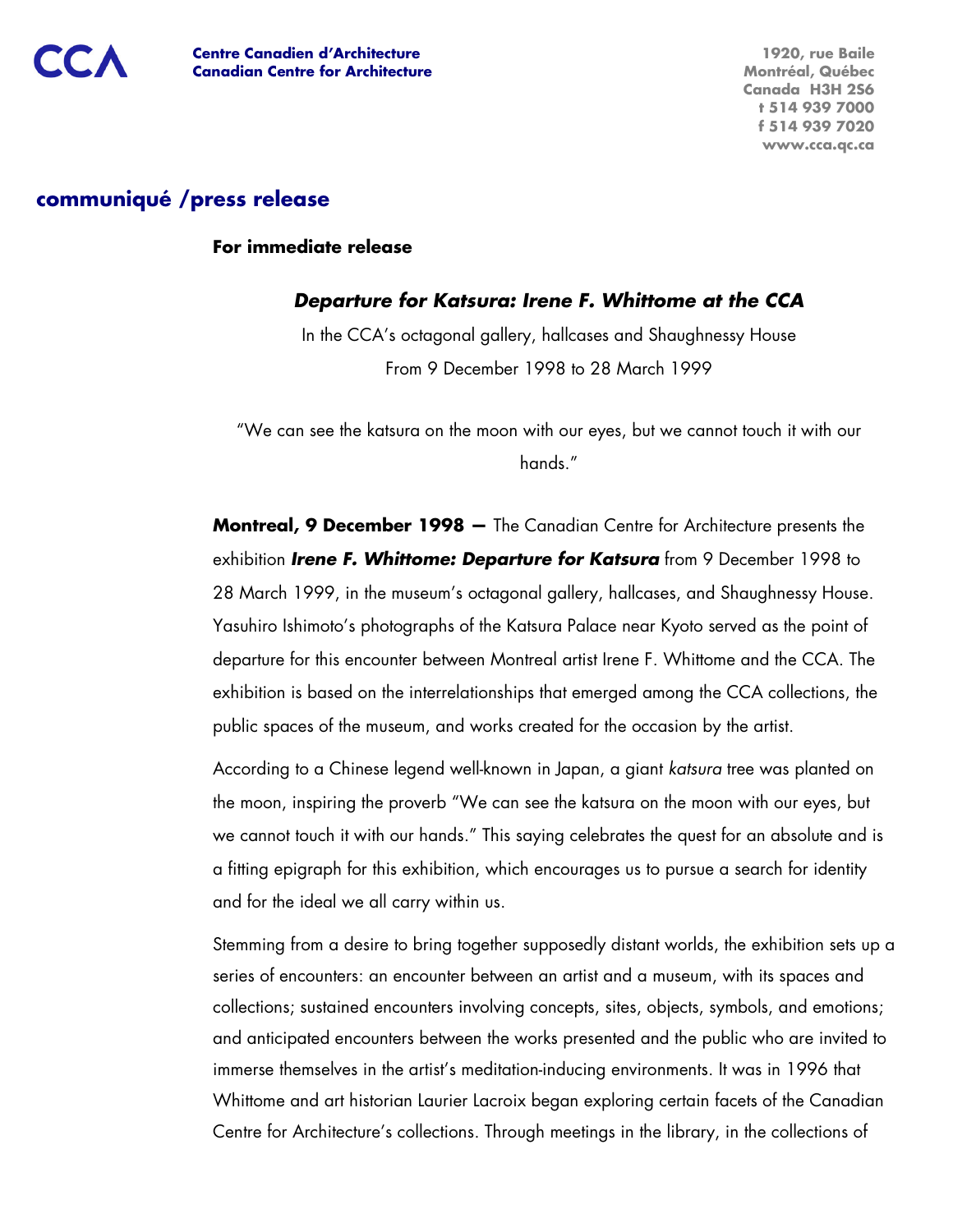photographs, drawings, and prints, and in the archives their focus drifted slowly towards Katsura, the 17th-century imperial villa near Kyoto.

In addition, regular visits to the galleries allowed them to grasp the distinct features of the museum's spaces, and explore their dynamics, volumes, and symbolic qualities. It was important to understand the building as a whole and also to establish connections between the exhibition galleries and Shaughnessy House. In her choice of subjects and strategies, Whittome sought to bring out the evocative and contemplative power of each work she created, regarding the site as an integral part of her installations. This procedure is typical of the artist, who believes that a work of art is formed through time, from existing materials and objects, whose energy and meaning she rediscovers and renews.

There are numerous parallels between the artist's world and certain religious and cultural phenomena rooted in ancient North American Indian rites or Buddhist practices in India and Japan. The tortoise, egg, and book are vectors often employed by Whittome who, like an anthropologist of the imagination, is forever in quest of fundamental signifying forms. Stemming from representations based on numbers, these elements are reformulated in the context of the museum and its architecture. The signifying resonances of the spaces of the CCA have been integrated in such a way as to form the basis for a kind of universal language.

In her approach to the interpretation of architecture, Whittome relies on a symbolic language of homonymous forms, "ideograms" common to many cultures but which admit different levels of meaning a kind of syllepsis in which both the literal and the figurative senses of a term are used in the same syntactic construction. With the apparent meaning often the most superficial, the viewer must proceed by association to discover further levels of meaning. Through processes of adaptation and translation, the natural forms of the tree, egg, and tortoise, or of such rudimentary constructions as the basin or the column, are transformed when represented on an unfamiliar scale or associated with numbers and materials that are foreign to them. The interrelationship of these forms and their presentation in a museum, where they are juxtaposed with images showing their use in different cultures, creates new avenues of interpretation and understanding.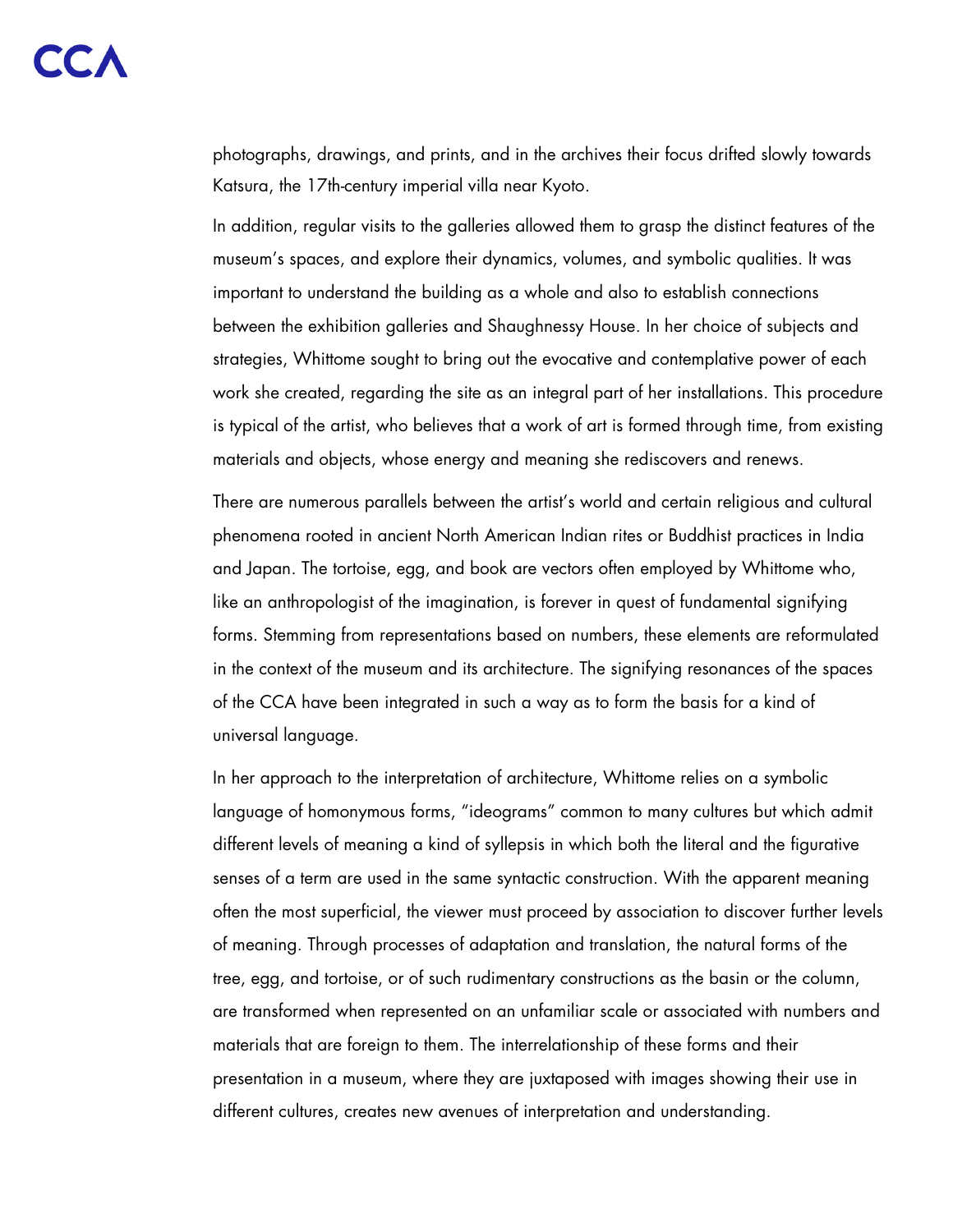Inspired by the symbolism of the structures and functions of certain rooms within the Canadian Centre for Architecture and nourished by her exploration of the collections of photographs, drawings, prints, and books, Whittome has created an itinerary that allows the public to discover or rediscover several facets of the institution as revealed in the octagonal gallery, the hallcases, and in certain rooms in the Shaughnessy House.

Whittome is thus continuing her research into the significance of the museum and collections, a rational and spiritual quest revolving around the notions of accumulation and assembly and using metaphors drawn from natural phenomena. In the octagonal gallery, illuminated by saffron panels, Whittome has placed a pool of water, underscoring the themes of purification and contemplation; the wood trim in the tearoom forms a casing for the eternal tortoise, bearing on its shell a tree trunk, symbol of creation; the stupa placed in the Sottsass room suggests cosmic unity. All of these elements, which punctuate the visitor's path, point to a convergence of symbols.

Through photographs of the Katsura villa made by Yasuhiro Ishimoto in 1953 and 1981– 1983, photographs of pre-Columbian sites in Mexico taken by Désiré Charnay in 1858– 61, and others taken in India a few years later by Samuel Bourne and Lala Din Dayal, as well as conceptual drawings by German architects Hans Scharoun, Paul Goesch, and Bruno Taut—all members of the early 20th-century utopian group Die <sup>g</sup>läserne Kette (Chain of Glass)—this exhibition presents various aspects of the CCA collections selected for their relation to the artist's works.

Born in Vancouver, Irene F. Whittome studied in her native city and in Paris before moving to Montréal in 1968. A faculty member at Concordia University and a multidisciplinary artist, Whittome has numerous installations and public commissions to her credit. Her works have been the object of over 35 individual exhibitions in Canada, Europe, and the United States, including one at the Montreal Museum of Fine Arts in 1980 and another at the Musée d'art contemporain de Montréal in 1997. In 1992 she received the Prize for Artistic Excellence from the Gershon Iskowitz Foundation, and in 1997 she was awarded the Prix Paul-Émile Borduas by the Quebec government.